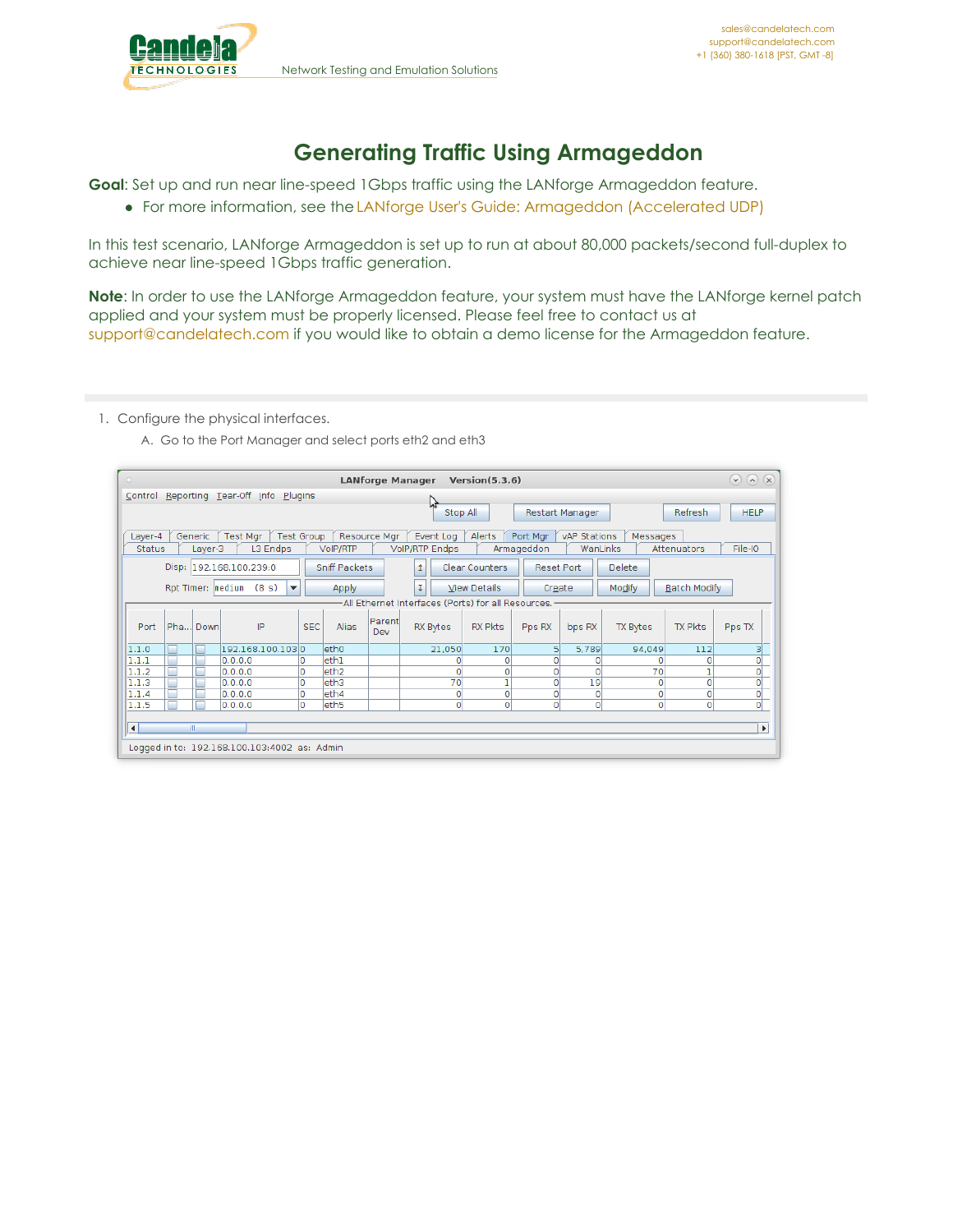B. Modify ports eth2 and eth3:

| $\circ$ |                                 |                                    |                                              | eth2 (jw2) Configure Settings |                                                      |                                                                                                              | $(\vee)$ $(\wedge)$ $(\times)$        |
|---------|---------------------------------|------------------------------------|----------------------------------------------|-------------------------------|------------------------------------------------------|--------------------------------------------------------------------------------------------------------------|---------------------------------------|
|         |                                 | Current:                           | LINK-UP 1000bt-FD AUTO-NEGOTIATE TSO GSO GRO | Port Status Information       |                                                      | Ų<br>Driver Info: Port Type: Ethernet Driver: igb(5.4.0-k) Bus: 0000:0a:00.0 Cur: 2.5GT/s x1 Max: 2.5GT/s x1 |                                       |
|         |                                 |                                    |                                              | Port Configurables            |                                                      |                                                                                                              |                                       |
|         | Enable-<br>Set IF Down          |                                    |                                              | General Interface Settings    |                                                      | Port Rates-<br>$\bigcirc$ 10bt-HD<br>$\bigcirc$ 10bt-FD                                                      | -Advert Rates-<br>$V10bt-HD$          |
|         | Set MAC<br>Set TX Q Len         | $\Box$ Down<br>$DHCP-IPv6$         | Aux-Mat<br><b>D</b> DHCP Release             | DHCP Vendor ID: None          | ▼                                                    | $\bigcirc$ 100bt-HD<br>$O$ 100bt-FD<br>○ 1000-FD                                                             | $\nu$ 10bt-FD<br>$\nu$ 100bt-HD       |
|         | Set MTU<br>Set Offload          | $DHCP-IPv4$<br><b>DNS Servers:</b> | Secondary-IPs<br><b>BLANK</b>                | DHCP Client ID:<br>Peer IP:   | <b>None</b><br>$\overline{\phantom{a}}$<br><b>NA</b> | $\bigcirc$ 10G-FD<br>○ 40G-FD<br>◉ Autonegotiate                                                             | $\n  100$ ht-FD<br>$\nabla$ 1000-FD   |
|         | Set Rate Info<br>Set PROMISC    | IP Address:<br>IP Mask:            | 10.0.0.102/24<br>255.255.255.0               | Global IPv6:<br>Link IPv6:    | AUTO<br>AUTO                                         | $\Box$ Renegotiate<br>□ Restart Xcvr                                                                         | $\Box$ 10G-FD<br>$\Box$ 40G-FD        |
|         | Set Rx-All/FCS<br>Set Bypass    | Gateway IP:<br>Alias:              | 0.0.0.0                                      | IPv6 GW:<br>MTU:              | <b>AUTO</b><br>1500                                  | <b>T</b> PROMISC                                                                                             | P Flow-Control<br>-Offload-           |
|         | Set Bridge Info<br>Set CPU Mask | MAC Addr:<br>Br Cost:              | 00:30:18:cc:5b:d2<br>Ignore<br>v             | TX Q Len<br>Priority:         | 1000<br>Ignore<br>$\overline{\phantom{a}}$           | $\Box$ RX-ALL<br>$\Box$ RX-FCS                                                                               | <b>☑ TSO Enabled</b><br>□ UFO Enabled |
|         | $-$ Services $-$<br>$\Box$ HTTP | Rpt Timer:                         | lmedium<br>(8 s)<br>$\blacktriangledown$     | Watchdog:                     | $\overline{\phantom{a}}$                             | Bypass NOW!<br>Bypass Power-UP                                                                               | <b>Ø</b> GSO Enabled<br>□ LRO Enabled |
|         | $\Box$ FTP<br>$\Box$ RADIUS     | CPU Mask:                          | NO-SET<br>÷                                  | WiFi Bridge:                  | <b>NONE</b><br>$\overline{\phantom{a}}$              | Bypass Power-DOWN<br>Bypass Disconnect                                                                       | <b>☑</b> GRO Enabled                  |
|         |                                 | Print                              | <b>View Details</b>                          | Probe<br><b>Sync</b>          | Apply                                                | 0K<br>Cancel                                                                                                 |                                       |

A. In this example, eth2 and eth3 are physically connected with a patch cable

C. Configure each port with a valid IP address, then click OK

| $\circ$                         |                                    |                                                      | eth3 (jw2) Configure Settings |                                  |                          |                                                                                                              | $(\vee)$ $(\wedge)$ $(\times)$                 |
|---------------------------------|------------------------------------|------------------------------------------------------|-------------------------------|----------------------------------|--------------------------|--------------------------------------------------------------------------------------------------------------|------------------------------------------------|
|                                 | Current:                           | LINK-UP 1000bt-FD AUTO-NEGOTIATE PROMISC             | Port Status Information       |                                  |                          | グ<br>Driver Info: Port Type: Ethernet Driver: igb(5.4.0-k) Bus: 0000:0b:00.0 Cur: 2.5GT/s x1 Max: 2.5GT/s x1 |                                                |
|                                 |                                    |                                                      | Port Configurables            |                                  |                          |                                                                                                              |                                                |
| Enable-<br>Set IF Down          |                                    |                                                      | General Interface Settings    |                                  |                          | Port Rates-<br>$\bigcirc$ 10bt-HD                                                                            | -Advert Rates-<br>$\nu$ 10bt-HD                |
| Set MAC<br>Set TX 0 Len         | Down<br>$DHCP-IPv6$                | Aux-Mat<br><b>DHCP</b> Release                       | DHCP Vendor ID:               | <b>None</b>                      | $\overline{\phantom{a}}$ | $\bigcirc$ 10bt-FD<br>$\bigcirc$ 100bt-HD<br>$\bigcirc$ 100bt-FD                                             | $\nu$ 10bt-FD<br>$\nu$ 100bt-HD                |
| Set MTU<br>□ Set Offload        | $\Box$ DHCP-IPv4                   | Secondary-IPs                                        | DHCP Client ID:               | <b>None</b>                      | ▼                        | ○ 1000-FD<br>○ 10G-FD<br>○ 40G-FD<br>◉ Autonegotiate                                                         | $\nu$ 100bt-FD<br>$V1000-FD$                   |
| Set Rate Info<br>Set PROMISC    | <b>DNS Servers:</b><br>IP Address: | <b>BLANK</b><br>10.0.0.103/24                        | Peer IP:<br>Global IPv6:      | <b>NA</b><br><b>DELETED</b>      |                          | Renegotiate                                                                                                  | $\Box$ 10G-FD<br>$\Box$ 40G-FD                 |
| Set Rx-All/FCS<br>Set Bypass    | IP Mask:<br>Gateway IP:            | 255.255.255.0<br>0.0.0.0                             | Link IPv6:<br>IPv6 GW:        | <b>DELETED</b><br><b>DELETED</b> |                          | □ Restart Xcvr<br><b>PROMISC</b>                                                                             | $\triangleright$ Flow-Control                  |
| Set Bridge Info<br>Set CPU Mask | Alias:<br>MAC Addr:                | 00:30:18:cc:5b:d3                                    | MTU:<br>TX Q Len              | 1500<br>1000                     |                          | $\Box$ RX-ALL<br>$\Box$ RX-FCS                                                                               | Offload-<br>□ TSO Enabled                      |
| Services-<br>$\Box$ HTTP        | Br Cost:<br>Rpt Timer:             | lanore<br>medium<br>(8 s)<br>$\overline{\mathbf{v}}$ | Priority:<br>Watchdog:        | Ignore                           | ÷<br>÷                   | Bypass NOW!<br>□ Bypass Power-UP                                                                             | □ UFO Enabled<br>□ GSO Enabled<br>□LRO Enabled |
| $\Box$ FTP<br>RADIUS            | CPU Mask:                          | <b>NO-SET</b><br>$\overline{\phantom{a}}$            | WiFi Bridge:                  | <b>NONE</b>                      | $\overline{\phantom{a}}$ | Bypass Power-DOWN<br>□ Bypass Disconnect                                                                     | □ GRO Enabled                                  |
|                                 | <b>Print</b>                       | <b>View Details</b>                                  | Probe<br><b>Sync</b>          | Apply                            | 0K                       | Cancel                                                                                                       |                                                |

For more information see LANforge User's Guide: Ports [\(Interfaces\)](http://www.candelatech.com/lfgui_ug.php#port)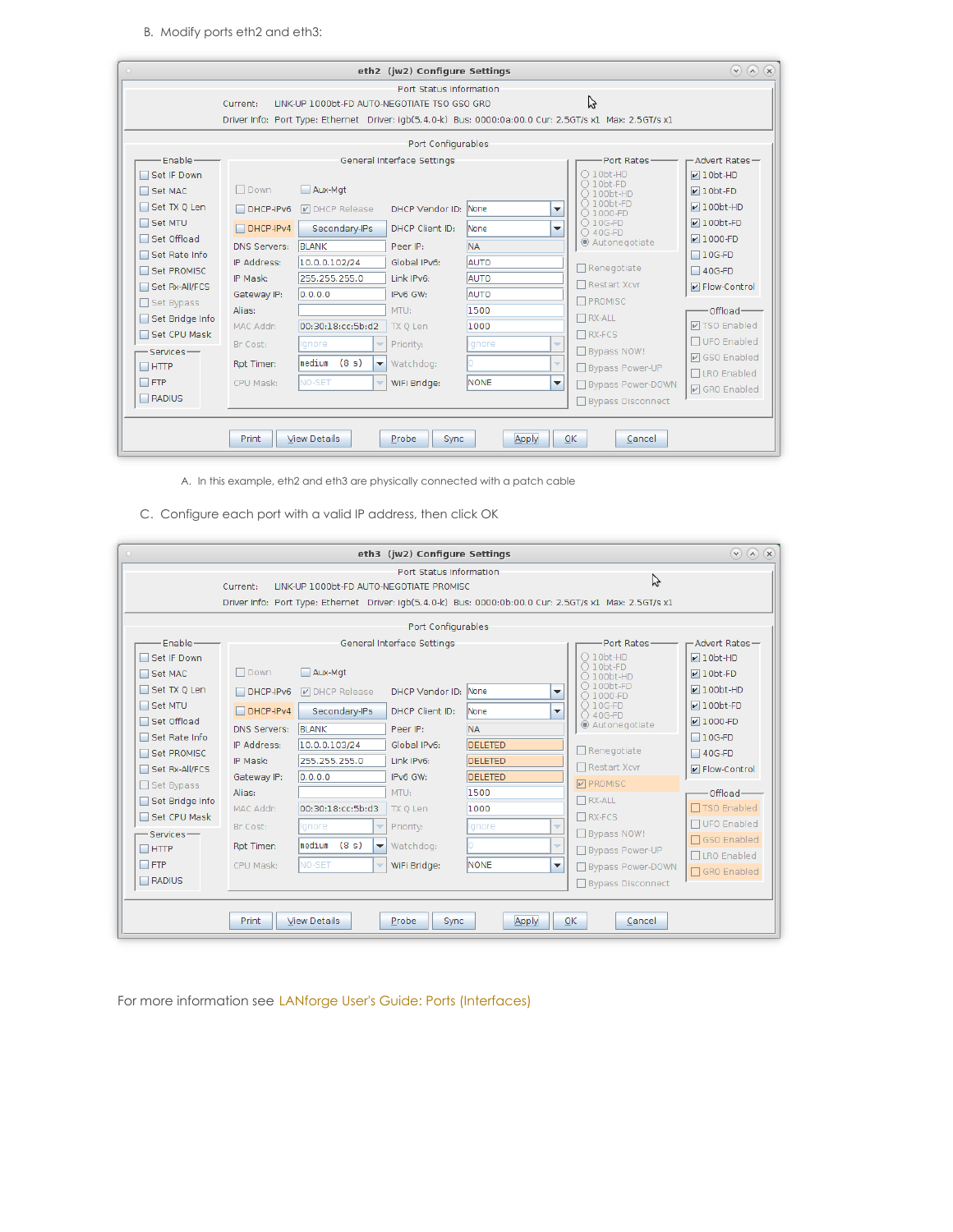- 2. Create the Armageddon cross-connect.
	- A. On the **Armageddon** tab, click the **Create** button

| (x)<br>$\circ$<br><b>LANforge Manager</b><br>Version(5.3.6)<br>$(\mathbf{v})$<br>$\omega$                                                                                                                                                                                                       |  |  |  |  |  |  |  |  |
|-------------------------------------------------------------------------------------------------------------------------------------------------------------------------------------------------------------------------------------------------------------------------------------------------|--|--|--|--|--|--|--|--|
| Reporting Tear-Off Info<br>Plugins<br>Control                                                                                                                                                                                                                                                   |  |  |  |  |  |  |  |  |
| Refresh<br><b>HELP</b><br>グ<br>Stop All<br><b>Restart Manager</b>                                                                                                                                                                                                                               |  |  |  |  |  |  |  |  |
| <b>Test Group</b><br><b>Test Mar</b><br>Event Log<br>Alerts<br><b>vAP Stations</b><br>Layer-4<br>Generic<br><b>Resource Mgr</b><br>Port Mgr<br>Messages<br>File-IO<br>L3 Endps<br><b>VolP/RTP Endps</b><br>Armageddon<br><b>Status</b><br>VoIP/RTP<br>WanLinks<br>Attenuators<br>Layer-3        |  |  |  |  |  |  |  |  |
| Select All<br>Clear<br>Start<br>Stop<br>Quiesce<br>Rpt Timer: fast<br>(1 s)<br>Test Manager all<br>$\blacktriangledown$ Go<br>$\overline{\phantom{a}}$<br>Modify<br><b>Batch Modify</b><br>Delete<br><b>Display</b><br>Create                                                                   |  |  |  |  |  |  |  |  |
| Armageddon: Kernel Accelerated Connections                                                                                                                                                                                                                                                      |  |  |  |  |  |  |  |  |
| Endpoints $(A \leftrightarrow B)$<br>$ $ Pkt Tx A $\rightarrow$ B $ $ Pkt Tx A $\leftarrow$ B $ $ bps A $\rightarrow$ B $ $<br>bps $A \leftarrow B$<br>$\text{Re} q \land \rightarrow \text{B}$<br>$\text{Re} q \land \text{ } \in \text{ } B$<br><b>EID</b><br>State<br>Avg RTT<br>Rpt<br>Name |  |  |  |  |  |  |  |  |
|                                                                                                                                                                                                                                                                                                 |  |  |  |  |  |  |  |  |
| $\blacktriangleleft$<br>Ш<br>$\blacktriangleright$                                                                                                                                                                                                                                              |  |  |  |  |  |  |  |  |
| Armageddon: Kernel Accelerated Connection Endpoints                                                                                                                                                                                                                                             |  |  |  |  |  |  |  |  |
| <b>Tx Pkts</b><br><b>Rx Pkts</b><br><b>EID</b><br>Tx Bytes<br><b>Rx Bytes</b><br>Rx Drop % CX Dropped<br>Run<br>Script<br>Pps TX<br>Pps RX<br>Dropped<br>Name                                                                                                                                   |  |  |  |  |  |  |  |  |
| $\blacktriangleleft$<br>Ш<br>$\blacktriangleright$                                                                                                                                                                                                                                              |  |  |  |  |  |  |  |  |
| Logged in to: 192.168.100.103:4002 as: Admin                                                                                                                                                                                                                                                    |  |  |  |  |  |  |  |  |

B. Enter a CX Name, select ports eth2 and eth3, then enter the speed and packet size for both endpoints

| $\Omega$<br>$(\checkmark)$<br>$\alpha$<br><b>Create/Modify Armageddon Endpoint</b><br>$\circ$ |                                        |                                              |                                                                |                     |                                     |                                 |  |  |  |
|-----------------------------------------------------------------------------------------------|----------------------------------------|----------------------------------------------|----------------------------------------------------------------|---------------------|-------------------------------------|---------------------------------|--|--|--|
| All<br>$+$<br>٠                                                                               |                                        |                                              |                                                                |                     | Refresh<br><b>Display</b><br>Apply  | <b>OK</b><br>Cancel             |  |  |  |
|                                                                                               | Cross-Connect                          |                                              |                                                                |                     | Cross-Connect                       |                                 |  |  |  |
| CX Name:                                                                                      | larm-e0.1                              |                                              |                                                                | Rpt Time            | fast<br>(1 s)                       |                                 |  |  |  |
| CX Type:                                                                                      | Armageddon UDP                         |                                              | ▼                                                              | <b>Test Manager</b> | default tm                          |                                 |  |  |  |
| Quiesce:                                                                                      | 3(3 sec)                               |                                              | $\overline{\phantom{a}}$                                       |                     |                                     |                                 |  |  |  |
|                                                                                               | Relative-Timestamps                    |                                              |                                                                | Src MAC:            | TX Endpoint (endpoint A)<br>DEFAULT | RX Endpoint (endpoin<br>DEFAULT |  |  |  |
|                                                                                               | TX Endpoint (endpoint A)               |                                              | RX Endpoint (endpoint B)                                       | Dest MAC:           | DEFAULT                             | <b>DEFAULT</b>                  |  |  |  |
| Endp Name:                                                                                    | larm-e0.1-A                            |                                              | larm-e0.1-B                                                    | <b>Src MAC Cnt:</b> | lo                                  | I٥                              |  |  |  |
| Shelf:                                                                                        |                                        | $\mathbf{v}$   1                             | ▼                                                              | Dst MAC Cnt:        | ١o                                  | lo.                             |  |  |  |
| Resource:                                                                                     | 1(jw2)                                 | $\vert$ 1 (jw2)<br>$\blacktriangledown$<br>▼ |                                                                | Min Src IP:         | DEFAULT                             | DEFAULT                         |  |  |  |
| Port:                                                                                         | $ 2$ (eth $2$ )                        |                                              | $\overline{\phantom{a}}$ 3 (eth3)<br>$\overline{\phantom{a}}$  | Max Src IP:         | DEFAULT                             | <b>DEFAULT</b>                  |  |  |  |
| Pps Tx:                                                                                       | 10 Kpps (10,000)                       |                                              | $\blacktriangledown$ 10 Kpps (10,000)<br>▼                     | Min Src Port:       | 19                                  | l9.                             |  |  |  |
| Min Pkt Size:                                                                                 | <b>1514 BYTES</b>                      |                                              | $\overline{\mathbf{v}}$ 1514 BYTES<br>$\overline{\phantom{a}}$ | Max Src Port:       | l9                                  | l9                              |  |  |  |
| Est. Rate:                                                                                    | 121.12 Mbps                            |                                              | 121.12 Mbps                                                    | Min Dst IP:         | DEFAULT                             | DEFAULT                         |  |  |  |
| Max Pkt Size:                                                                                 | 1514 BYTES                             |                                              | $\overline{\mathbf{v}}$ 1514 BYTES<br>$\overline{\phantom{a}}$ | Max Dst IP:         | DEFAULT                             | DEFAULT                         |  |  |  |
| Pkts to Send:                                                                                 | lo.<br>O                               |                                              |                                                                | Min Dst Port:       | l9                                  | 9                               |  |  |  |
| Multi-Pkt:                                                                                    | l lo<br>I۵<br>$\overline{\phantom{a}}$ |                                              | $\overline{\phantom{a}}$                                       | Max Dst Port:       | l9.                                 | l9.                             |  |  |  |
| Burst:                                                                                        | DEFAULT (1)                            |                                              | $\blacktriangledown$ DEFAULT (1)<br>$\blacktriangledown$       |                     |                                     |                                 |  |  |  |
|                                                                                               |                                        |                                              |                                                                |                     |                                     |                                 |  |  |  |
| $\left  \right $                                                                              |                                        |                                              | Ш                                                              |                     |                                     | $\blacktriangleright$           |  |  |  |

A. For this example, 10000pps at 1514byte packet size should generate about 121Mbps

B. Click **OK** when finished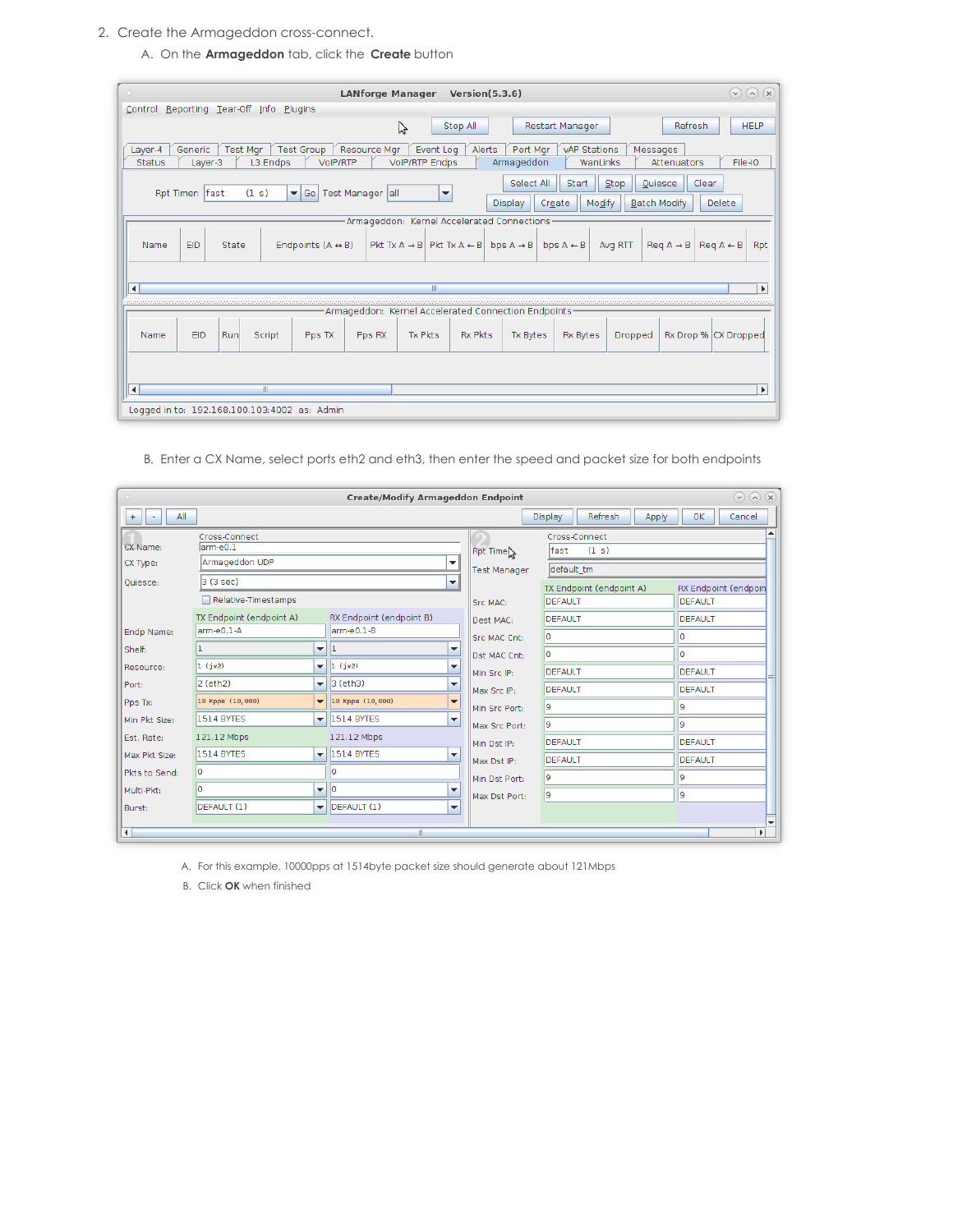C. Verify that the Armageddon connection is created

| $(\checkmark)$<br>$\left( \mathbf{v}\right)$<br>$\circ$<br><b>LANforge Manager</b><br>Version(5.3.6)                                                                                                                                                                       | (x)                   |  |  |  |  |  |  |  |
|----------------------------------------------------------------------------------------------------------------------------------------------------------------------------------------------------------------------------------------------------------------------------|-----------------------|--|--|--|--|--|--|--|
| Control Reporting Tear-Off Info Plugins                                                                                                                                                                                                                                    |                       |  |  |  |  |  |  |  |
| Refresh<br><b>HELP</b><br>Stop All<br>Restart Manager<br>ピ                                                                                                                                                                                                                 |                       |  |  |  |  |  |  |  |
| <b>Test Group</b><br>Resource Mgr<br>Event Log<br>Generic<br><b>Test Mar</b><br>Alerts<br>Port Mar<br>vAP Stations<br>Layer-4<br>Messages<br>File-IO<br>L3 Endps<br>VoIP/RTP<br><b>VolP/RTP Endps</b><br>Armageddon<br>WanLinks<br>Attenuators<br><b>Status</b><br>Layer-3 |                       |  |  |  |  |  |  |  |
| Select All<br>Clear<br><b>Start</b><br>Stop<br>Quiesce<br>(1 s)<br>Rpt Timer: fast<br>▼ Go   Test Manager   all<br>$\overline{\phantom{a}}$<br>Create<br>Modify<br><b>Batch Modify</b><br>Delete<br><b>Display</b>                                                         |                       |  |  |  |  |  |  |  |
| Armageddon: Kernel Accelerated Connections                                                                                                                                                                                                                                 |                       |  |  |  |  |  |  |  |
| Endpoints $(A \leftrightarrow B)$<br>Pkt Tx $A \rightarrow B$ Pkt Tx $A \leftarrow B$<br>bps $A \rightarrow B$<br>$\text{Re} q \land \rightarrow \text{B}$<br><b>EID</b><br>State<br>bps $A \leftarrow B$<br>Avg RTT<br>$\text{Re} q \land \leftarrow B$<br>Name           | Rpt                   |  |  |  |  |  |  |  |
| 14 Stopped<br>arm-e0.1<br>$\text{arm-e0.1-A} \leq \geq \text{arm} \dots$<br>$\circ$<br>0<br>1.000<br>1.000<br>$\Omega$<br>n<br>o                                                                                                                                           |                       |  |  |  |  |  |  |  |
| $\blacktriangleleft$                                                                                                                                                                                                                                                       | $\blacktriangleright$ |  |  |  |  |  |  |  |
| Armageddon: Kernel Accelerated Connection Endpoints                                                                                                                                                                                                                        |                       |  |  |  |  |  |  |  |
| Rx Drop % CX Dropped<br><b>EID</b><br>Run<br>Tx Pkts<br><b>Rx Pkts</b><br>Tx Bytes<br><b>Rx Bytes</b><br>Dropped<br>Script<br>Pps TX<br>Pps RX<br>Name                                                                                                                     |                       |  |  |  |  |  |  |  |
| arm-e0<br>1.1.2.25<br>None<br>$\circ$<br>$\Omega$<br>0<br>$\Omega$<br>O<br>O<br>0<br>0                                                                                                                                                                                     | $\overline{0}$        |  |  |  |  |  |  |  |
| $\Omega$<br>$\overline{0}$<br>1.1.3.26<br>$\Omega$<br>$\Omega$<br>$\Omega$<br>$\Omega$<br>larm-e0<br>None<br>$\Omega$<br>$\Omega$                                                                                                                                          | $\overline{0}$        |  |  |  |  |  |  |  |
| $\blacktriangleleft$<br>Ш<br>$\blacktriangleright$                                                                                                                                                                                                                         |                       |  |  |  |  |  |  |  |
| Logged in to: 192.168.100.103:4002 as: Admin                                                                                                                                                                                                                               |                       |  |  |  |  |  |  |  |

For more information see LANforge User's Guide: [Armageddon](http://www.candelatech.com/lfgui_ug.php#arm) (Accelerated UDP)

- 3. Run the Armageddon cross-connect and view results.
	- A. Select the Armageddon connection then click Start

| $\circ$                                                                                                                                                                                                                                                                           | <b>LANforge Manager</b>                              |                                                                            | Version(5.3.6) |                              |                        |                |                                          | $(\vee)$<br>$\left(\mathbf{v}\right)$         | (x)                   |
|-----------------------------------------------------------------------------------------------------------------------------------------------------------------------------------------------------------------------------------------------------------------------------------|------------------------------------------------------|----------------------------------------------------------------------------|----------------|------------------------------|------------------------|----------------|------------------------------------------|-----------------------------------------------|-----------------------|
| Reporting Tear-Off Info<br>Control                                                                                                                                                                                                                                                | Plugins                                              |                                                                            |                |                              |                        |                |                                          |                                               |                       |
|                                                                                                                                                                                                                                                                                   |                                                      | グ                                                                          | Stop All       |                              | <b>Restart Manager</b> |                | Refresh                                  | <b>HELP</b>                                   |                       |
| <b>Test Group</b><br><b>Resource Mar</b><br>Event Log<br>Alerts<br>Port Mar<br>Layer-4<br>Generic<br><b>Test Mar</b><br>vAP Stations<br>Messages<br><b>VolP/RTP Endps</b><br>File-IO<br>Status<br>L3 Endps<br><b>VoIP/RTP</b><br>Armageddon<br>WanLinks<br>Attenuators<br>Layer-3 |                                                      |                                                                            |                |                              |                        |                |                                          |                                               |                       |
| Select All<br>Start<br>Clear<br>Stop<br>Quiesce<br>(1 s)<br>Rpt Timer: fast<br>▼ Go   Test Manager   all<br>$\overline{\phantom{a}}$<br>Modify<br><b>Batch Modify</b><br>Delete<br><b>Display</b><br>Create                                                                       |                                                      |                                                                            |                |                              |                        |                |                                          |                                               |                       |
|                                                                                                                                                                                                                                                                                   |                                                      | Armageddon: Kernel Accelerated Connections                                 |                |                              |                        |                |                                          |                                               |                       |
| EID<br><b>State</b><br>Name                                                                                                                                                                                                                                                       | Endpoints $(A \leftrightarrow B)$                    | Pkt Tx A $\rightarrow$ B   Pkt Tx A $\leftarrow$ B   bps A $\rightarrow$ B |                |                              | bps $A \leftarrow B$   | Avg RTT        | $\text{Re} q \land \rightarrow \text{B}$ | $\text{Re}a \mathsf{A} \leftarrow \mathsf{B}$ | Rpt                   |
| $14$ Run<br>arm-e0.1                                                                                                                                                                                                                                                              | $\text{arm-e0.1-A} \leq \geq \text{arm} \dots$       | 23.968                                                                     |                | 24.044 12.270.618 12.257.976 |                        | 655            | 1.000                                    | 1,000                                         |                       |
| $\blacktriangleleft$                                                                                                                                                                                                                                                              |                                                      |                                                                            |                |                              |                        |                |                                          |                                               | $\blacktriangleright$ |
|                                                                                                                                                                                                                                                                                   | Armageddon: Kernel Accelerated Connection Endpoints- |                                                                            |                |                              |                        |                |                                          |                                               |                       |
| Run<br><b>EID</b><br>Script<br>Name                                                                                                                                                                                                                                               | Pps RX<br>Pps TX                                     | Tx Pkts                                                                    | <b>Rx Pkts</b> | <b>Tx Bytes</b>              | <b>Rx Bytes</b>        | <b>Dropped</b> | Rx Drop % CX Dropped                     |                                               |                       |
| arm-e0 1.1.2.25<br>$V$ None                                                                                                                                                                                                                                                       | 995<br>990                                           | 23.968                                                                     |                | 23.84736.287.55236.104.358   |                        | $\Omega$       | $\Omega$                                 |                                               | ol                    |
| arm-e0 1.1.3.26<br>$ V $ None                                                                                                                                                                                                                                                     | 989<br>994                                           | 24.044                                                                     |                | 24,16436,402,61636,584,296   |                        | $\Omega$       | $\overline{O}$                           |                                               | $\overline{0}$        |
| $\blacktriangleleft$                                                                                                                                                                                                                                                              |                                                      |                                                                            |                |                              |                        |                |                                          |                                               | $\blacktriangleright$ |
| Logged in to: 192.168.100.103:4002 as: Admin                                                                                                                                                                                                                                      |                                                      |                                                                            |                |                              |                        |                |                                          |                                               |                       |